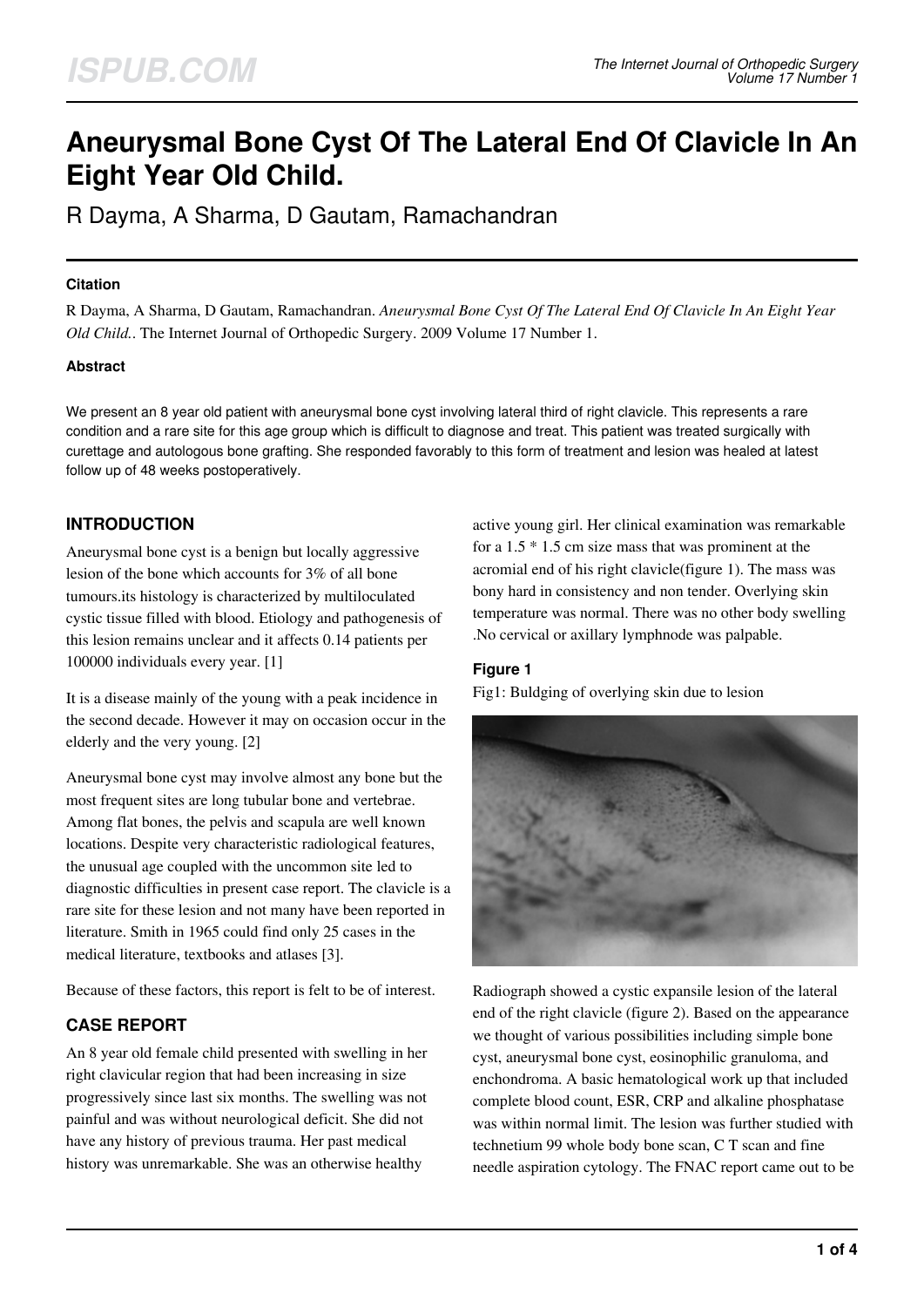inconclusive while MRI scan and bone scan findings were consistent with aneurysmal bone cyst (figure 3&4).

## **Figure 2**

Fig2: X ray showing osteolytic lesion at the lateral end of clavicle



## **Figure 3**

Fig 3: MRI of the shoulder preoperatively. Coronal T2 weighted show fluid- fluid levels, a specific sign of aneurysmal bone cyst



**Figure 4** Fig4:



Anterior view of Tc99m bone scan at the time of initial diagnosis. Increased uptake of radiopharmaceutical by the lesion.

Therapeutic options which were considered at that point were resection of lesion and curettage and autologous bone grafting. The conservative approach was preferred as resection could have resulted in weakening of the shoulder.

Intraoperatively, the lesion was approached after incising the periosteum longitudinally. The multiloculated cyst was found containing streak of thrombi. The inner wall was curetted and electrocautery was used to seal the bleeding walls of the cavity. Cavity was further irrigated with iodine containing alcohol solution. The cavity was filled with cortico-cancellous strip of autologous iliac crest bone graft. The periosteal tube was then repaired. Limb was immobilized in cuff and collar sling in postoperative period. Postoperative period was uneventful. The preoperative diagnosis was confirmed with the histopathological examination of the curetted specimen. The patient was serially followed up .On the latest follow up visit at24 months postoperative,The cyst was radio logically and clinically completely healed. The patient resumed full pain free use of his right upper extremity.

# **DISCUSSION**

Differential diagnosis of aneurysmal bone cyst include giant cell tumour, chondromyxoid fibroma and telangiectatic osteosarcoma. Giant cell tumor usually appear after closure of growth plate ,less polycystic and seldom grows as rapidly as aneurysmal bone cyst[4]. Differentiation from telangiectatic osteosarcoma is made from the histological features. The presence of highly anaplastic sarcomatous cells with atypical mitoses producing osteoid is highly suggestive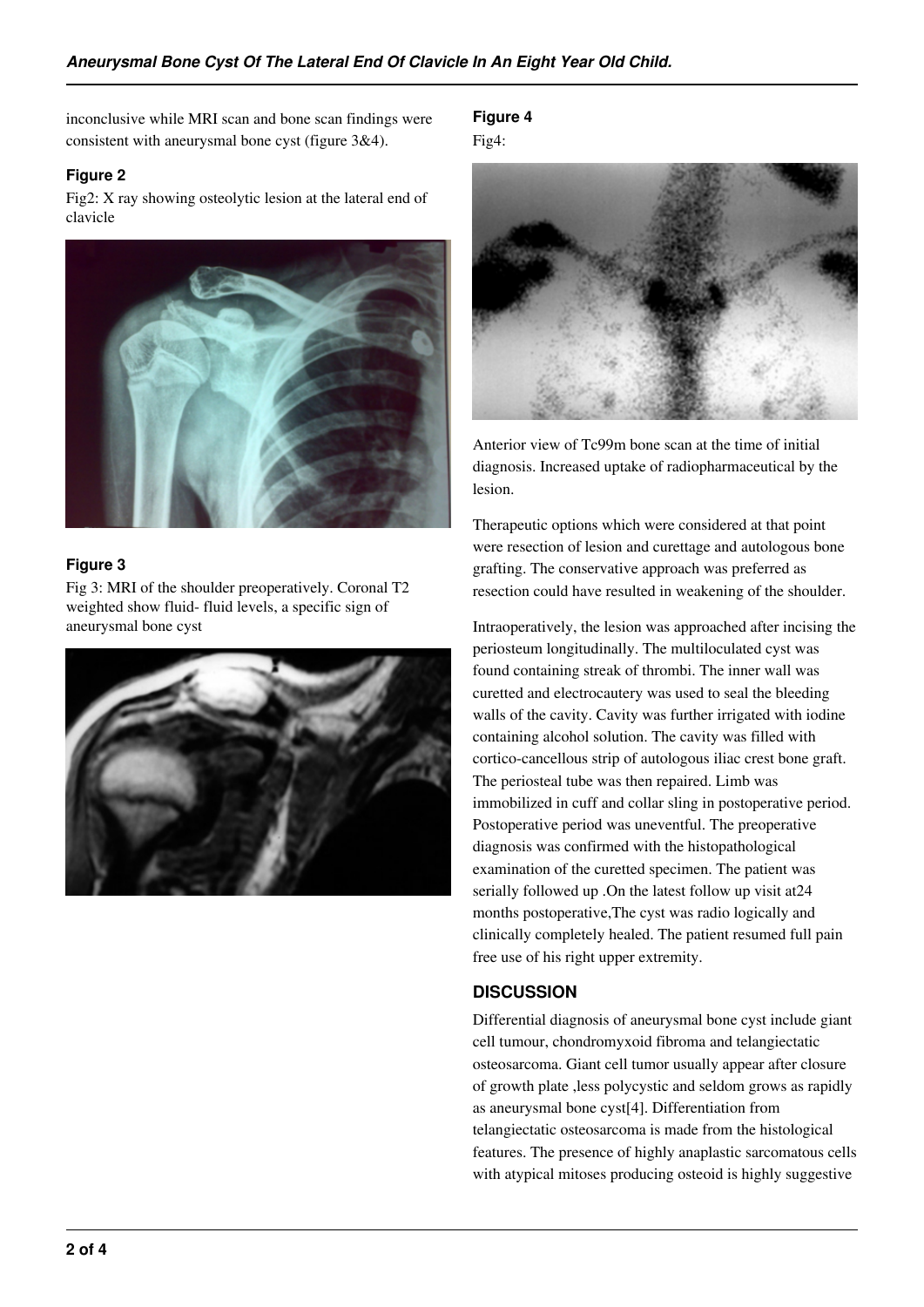of osteosarcoma.Chondromyxiod fibroma is a rare tumour that generally affects men in the second and third decade .It is slow growing and most commonly involve tibia or femur. Its radiological appearance might be confusing but histological differentiated on the basis of findings of a mixture of fibrous, myxomatous and chondroid tissue.

The methods of treating aneurysmal bone cyst include curettage, saucerisation, resection, radiotherapy, cryotherapy and vascular occlusion. Nevertheless, there is no consensus among treating physicians regarding how these methods should be used. As a result, there are quiet contradictory reports regarding results and complications.[5].Resection of lesion offers low recurrence rate but this option can not be exercised everywhere. A combination of cryosurgery and curettage have been reported by few authors that reported local control after the first treatment in 82% patients.[6].radiotherapy can result in radiation induced sarcomas and can cause radiation induced injury to physis. [5]. Thus radiotherapy is reserved in cases that can not be operated because of their location and to prevent damage to the function of important structure.[7]. In some cases embolisation of a feeding vessel may help to decrease vascularity, making the surgical procedure less bloody,

especially in difficult locations such as spine and pelvis but it is a highly demanding technique and may not be available at all centers. Recurrence rate in young children with aneurysmal bone cyst may be as high as 100%[1], but our patient responded nicely to this form of treatment and we feel that this case enriches existing data regarding treatment option of an aneurysmal bone cyst in an unusually young patient and in unusual location.

#### **References**

1. Leithner A., et al. Aneurysmal bone cyst. A populationThe preoperative diagnosis was confirmedn based epidemiological study and literature review. Clin Orthop. 1999; 363, 176-179 2. Dominok G. W., Knoch H. G., Manza B., SchulzeK. J.,

1971. Die aneurysmatische Knochencyste. Langenbecks Archievefur Chirurgie, 328, 153-168

3. Aneurysmal bone cyst of clavicle .Br J Radiol 1977;50:706-9.

4. Dabska M, Buraczewski J. Aneurysmal bone cyst. Pathology, clinical course and radiologic appearances. Cancer 969;23:371-89

5. Tillman B., et al. Aneurysmal bone cyst: an analysis of ninety-five cases. Mayo Clin Proc. 1968; 42, 478-495. 6. Marcove R., et al. The treatment of aneurysmal bone cyst. Clin Orthop. 1995; 311, 157-163. 7. Dorfman HD, Czerniak B. Cystic lesions.In: Dorfman

HD, Czerniak B, editors. Bone tumors. St. Louis: Mosby; 1998. p. 855-79.